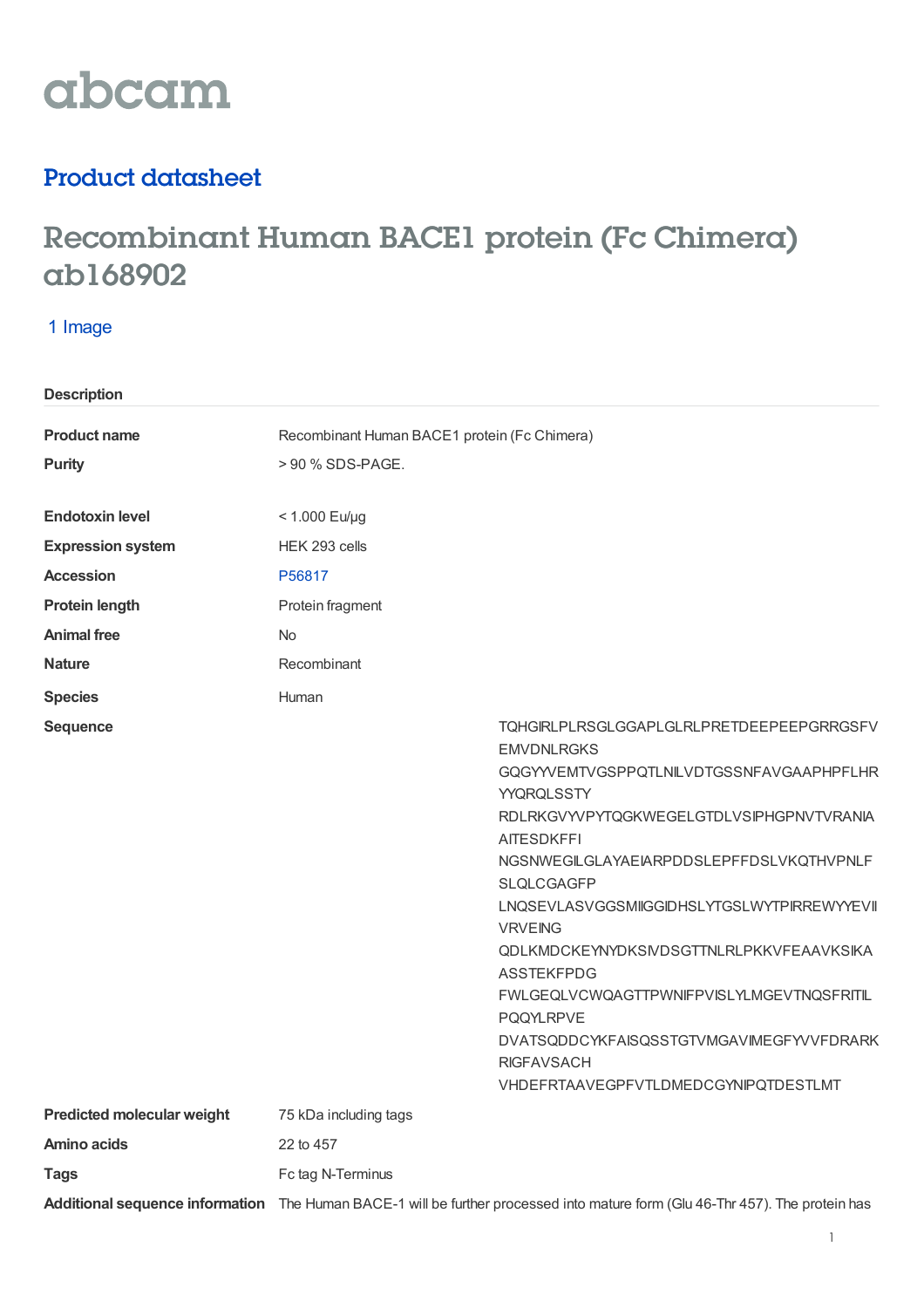## **Specifications**

| Our Abpromise guarantee covers the use of <b>ab168902</b> in the following tested applications.                                                                                             |
|---------------------------------------------------------------------------------------------------------------------------------------------------------------------------------------------|
| The application notes include recommended starting dilutions; optimal dilutions/concentrations should be determined by the end user.                                                        |
| SDS-PAGE                                                                                                                                                                                    |
| Lyophilized                                                                                                                                                                                 |
| This product is stable after storage at:                                                                                                                                                    |
| -20°C to -70°C for 12 months in lyophilized state;                                                                                                                                          |
| -70°C for 3 months under sterile conditions after reconstitution.                                                                                                                           |
|                                                                                                                                                                                             |
| Shipped at 4°C. Upon delivery aliquot. Store at -20°C or -80°C. Avoid freeze / thaw cycle. Please<br>see notes section.                                                                     |
| pH: 7.4                                                                                                                                                                                     |
| Constituents: 5% Trehalose, 0.75% Glycine, 0.61% Tris                                                                                                                                       |
| Reconstitute with sterile deionized water to a concentration of 1 mg/ml.                                                                                                                    |
|                                                                                                                                                                                             |
|                                                                                                                                                                                             |
| Responsible for the proteolytic processing of the amyloid precursor protein (APP). Cleaves at the                                                                                           |
| N-terminus of the A-beta peptide sequence, between residues 671 and 672 of APP, leads to the<br>generation and extracellular release of beta-cleaved soluble APP, and a corresponding cell- |
| associated C-terminal fragment which is later released by gamma-secretase.                                                                                                                  |
| Expressed at high levels in the brain and pancreas. In the brain, expression is highest in the                                                                                              |
| substantia nigra, locus coruleus and medulla oblongata.                                                                                                                                     |
| Belongs to the peptidase A1 family.                                                                                                                                                         |
| The transmembrane domain is necessary for its activity. It determines its late Golgi localization<br>and access to its substrate, APP.                                                      |
| Glycosylated.                                                                                                                                                                               |
| Membrane. Golgi apparatus > trans-Golgi network. Endoplasmic reticulum. Endosome. Cell                                                                                                      |
| surface. Predominantly localized to the later Golgi/trans-Golgi network (TGN) and minimally                                                                                                 |
| detectable in the early Golgi compartments. A small portion is also found in the endoplasmic<br>reticulum, endosomes and on the cell surface.                                               |
|                                                                                                                                                                                             |

**Images**